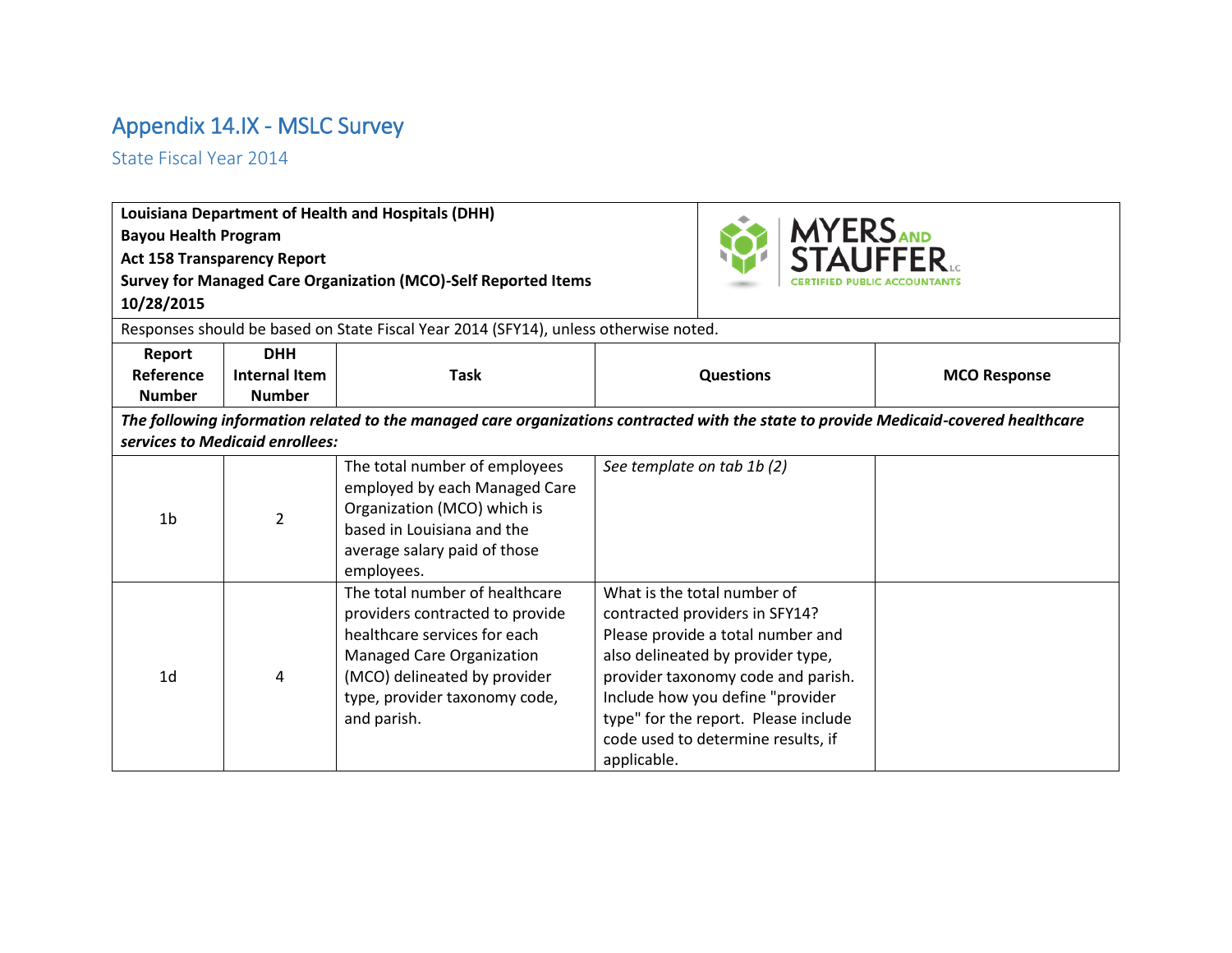| 1e             | 5  | The total number of providers<br>contracted to provide healthcare<br>services for each Managed Care<br>Organization (MCO) that provides<br>primary care services and<br>submitted at least one claim for<br>payment for services rendered to<br>an individual enrolled in the<br>health plan delineated by provider<br>type, provider taxonomy code,<br>and parish. | What is the total number of<br>contracted providers that provided<br>primary care services and that has<br>submitted at least one claim for<br>payment for services in SFY14?<br>Please provide a total number and<br>also delineated by provider type,<br>provider taxonomy code and parish.<br>"Primary Care Services" is defined by<br>procedure codes 99201-99215,<br>99381-99397. Please include code<br>used to determine results, if<br>applicable. |  |
|----------------|----|---------------------------------------------------------------------------------------------------------------------------------------------------------------------------------------------------------------------------------------------------------------------------------------------------------------------------------------------------------------------|------------------------------------------------------------------------------------------------------------------------------------------------------------------------------------------------------------------------------------------------------------------------------------------------------------------------------------------------------------------------------------------------------------------------------------------------------------|--|
| 1 <sub>f</sub> | 6  | The total number of providers<br>contracted to provide healthcare<br>services for each Managed Care<br>Organization (MCO) that has a<br>closed panel for any portion of the<br>reporting period delineated by<br>provider type, provider taxonomy<br>code, and parish.                                                                                              | Please provide policies and<br>procedures for closed panel status<br>for providers.<br>How frequently do providers report<br>to the plan that they have a closed<br>panel? How do they report and how<br>is the information tracked by the<br>MCO?<br>Please provide a report detailing<br>providers with a closed panel by<br>provider type, taxonomy code and<br>parish as of January 3, 2014.                                                           |  |
|                |    |                                                                                                                                                                                                                                                                                                                                                                     | The following information regarding Medicaid enrollees receiving healthcare services from a managed care organization:                                                                                                                                                                                                                                                                                                                                     |  |
| 2f             | 18 | The number of members,<br>delineated by each managed care<br>organization who filed an appeal,<br>the number of members who<br>accessed the state fair hearing<br>process, and the total number and                                                                                                                                                                 | Provide your definitions of<br>"grievance" and "appeal" during<br>SFY14.<br>How are grievances and appeals<br>tracked? If software is used, please<br>provide the name of the software. If                                                                                                                                                                                                                                                                 |  |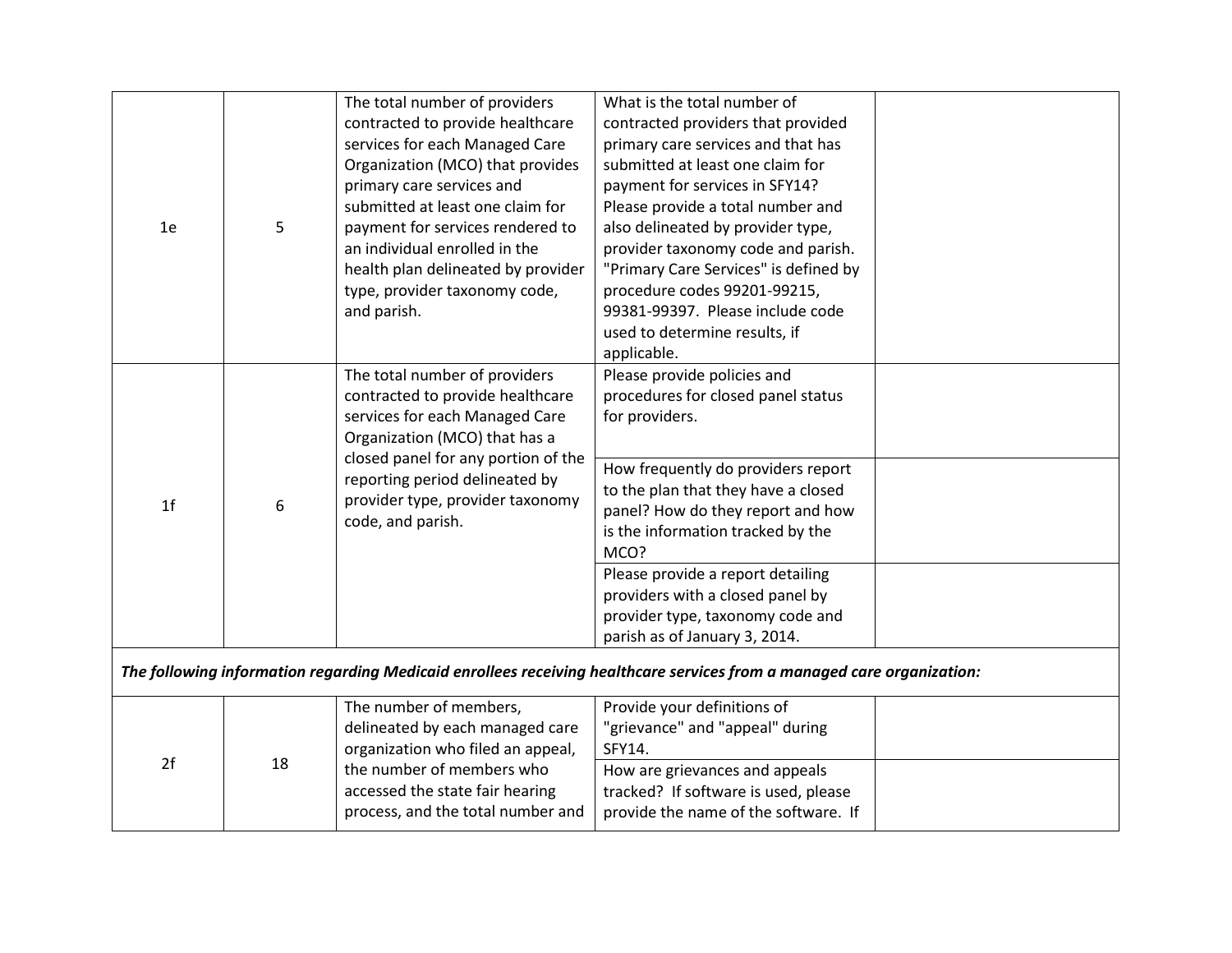|    |                             | percentage of appeals that<br>reversed or otherwise resolved a<br>decision in favor of the member.<br>For purposes of this subparagraph,<br>"appeal" means a request for<br>review of an action.                                                                                                                                                                                                                  | manually, please describe the<br>process.<br>What controls are in place to make<br>sure nothing is missed and that<br>numbers are accurate? What checks<br>and balances are in place?<br>What is the number of members who<br>filed an appeal in SFY14?<br>What is the number of members who<br>accessed the state fair hearing<br>process?<br>What is the total number and percent<br>of appeals that reversed or otherwise<br>resolved a decision in favor of the<br>member? |  |
|----|-----------------------------|-------------------------------------------------------------------------------------------------------------------------------------------------------------------------------------------------------------------------------------------------------------------------------------------------------------------------------------------------------------------------------------------------------------------|--------------------------------------------------------------------------------------------------------------------------------------------------------------------------------------------------------------------------------------------------------------------------------------------------------------------------------------------------------------------------------------------------------------------------------------------------------------------------------|--|
|    | managed care organizations: |                                                                                                                                                                                                                                                                                                                                                                                                                   | The following information related to healthcare services provided by healthcare providers to Medicaid enrollees enrolled in each of the                                                                                                                                                                                                                                                                                                                                        |  |
| 3d | 22                          | The total number and percentage<br>of regular and expedited service<br>authorization requests processed<br>within the time frame specified by<br>the contract for each managed<br>care organization. In addition, the<br>report shall contain the total<br>number of regular and expedited<br>service authorization requests<br>which resulted in a denial for<br>services for each managed care<br>organization. | See template on tab 3d (22)                                                                                                                                                                                                                                                                                                                                                                                                                                                    |  |
| 3f | $24*$                       | The following information<br>concerning pharmacy benefits<br>delineated by each managed care                                                                                                                                                                                                                                                                                                                      | What is the total number of<br>prescription claims per month in<br>SFY14?                                                                                                                                                                                                                                                                                                                                                                                                      |  |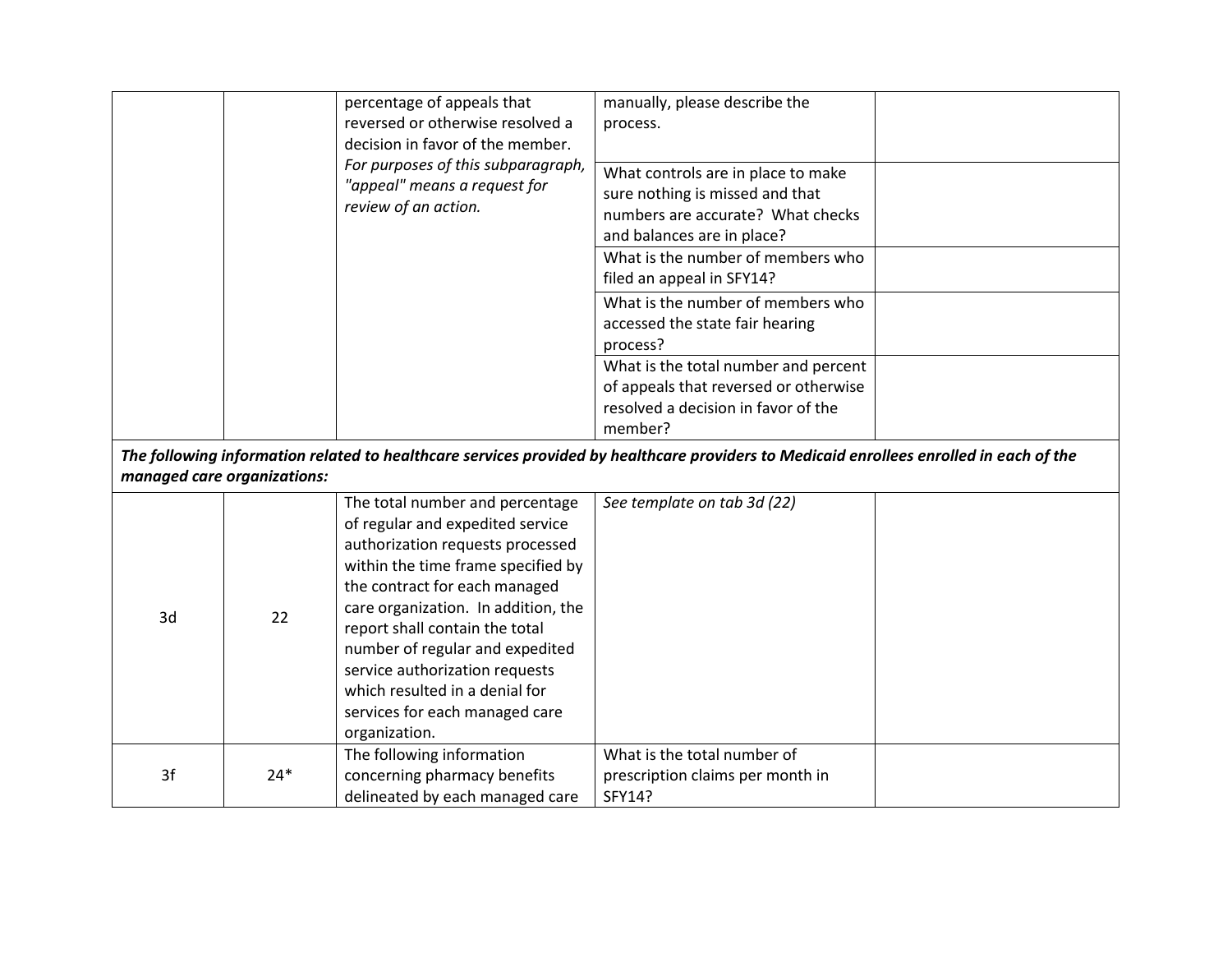| organization and by month:<br>- Total number of prescription<br>claims<br>- Total number of prescription                                                                                    | What is the total number of<br>prescription claims subject to a prior<br>authorization (PA) by month?<br>What is the total number of<br>prescription claims denied by month? |  |
|---------------------------------------------------------------------------------------------------------------------------------------------------------------------------------------------|------------------------------------------------------------------------------------------------------------------------------------------------------------------------------|--|
| claims subject to prior<br>authorization<br>- Total number of prescriptions<br>claims denied<br>- Total number of prescription<br>claims subject to step therapy or<br>fail first protocols | What is the total number of<br>prescription claims subject to step<br>therapy or fail first protocols by<br>month?                                                           |  |

\*Shared Savings Plans were exempted from this question on the MSLC survey since they were not contracted to manage pharmacy benefits.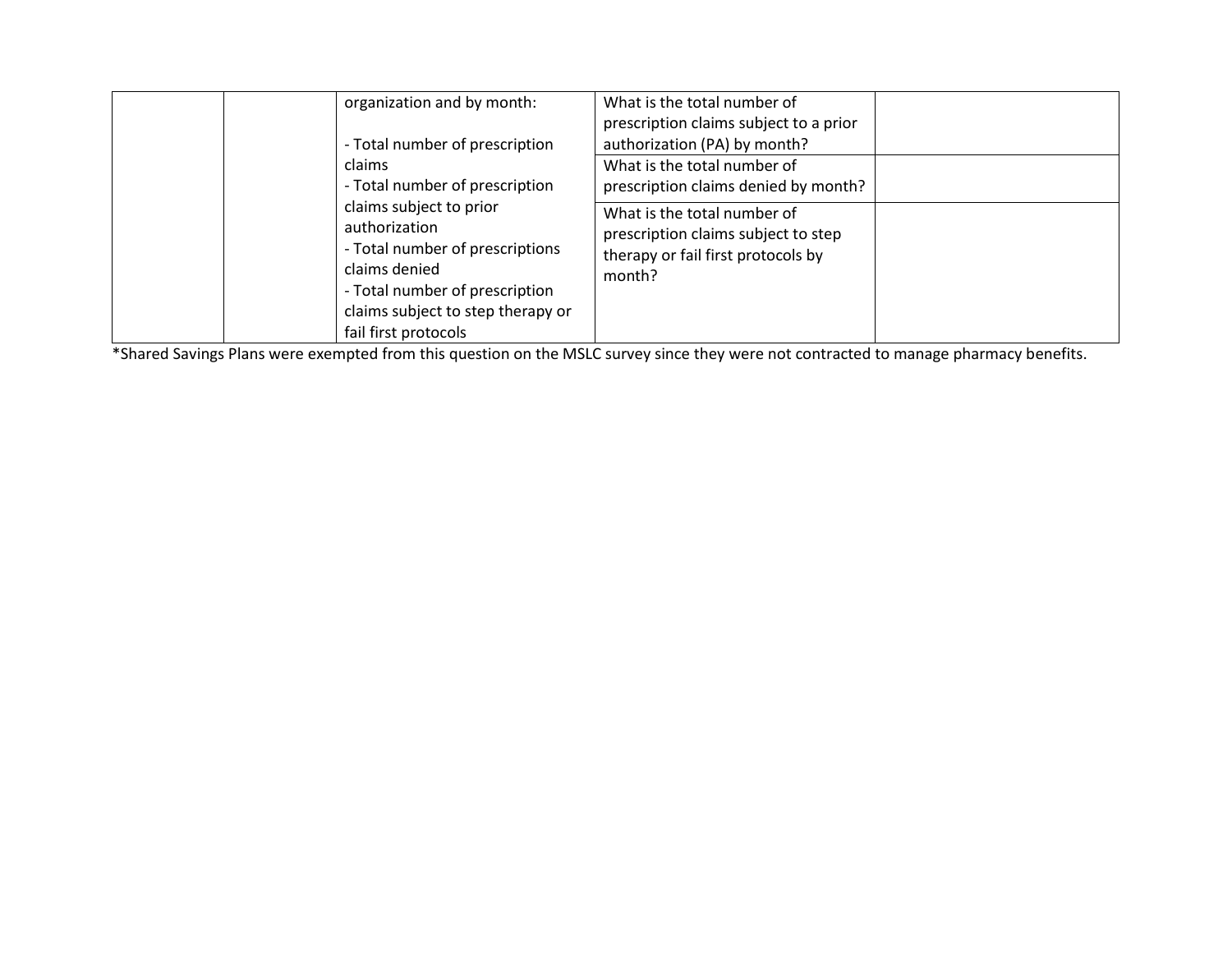## Template on tab 1b (2)

Please provide the following information for all Louisiana Bayou Health staff domiciled in Louisiana for Reporting Period SFY14 (July 1, 2013 - June 30, 2014)

| Name (may be blinded)                                                                                                                     | <b>Position/Title</b> | <b>Salary</b> | Percent of time allocated to LA contract |  |
|-------------------------------------------------------------------------------------------------------------------------------------------|-----------------------|---------------|------------------------------------------|--|
|                                                                                                                                           |                       |               |                                          |  |
|                                                                                                                                           |                       |               |                                          |  |
|                                                                                                                                           |                       |               |                                          |  |
|                                                                                                                                           |                       |               |                                          |  |
|                                                                                                                                           |                       |               |                                          |  |
|                                                                                                                                           |                       |               |                                          |  |
| Please submit for state fiscal year (SFY) 2014:                                                                                           |                       |               |                                          |  |
| * An updated organizational chart with key staff positions, including person's name, title and portion of time allocated to the Louisiana |                       |               |                                          |  |

Medicaid contract, color coded to identify positions domiciled in Louisiana.